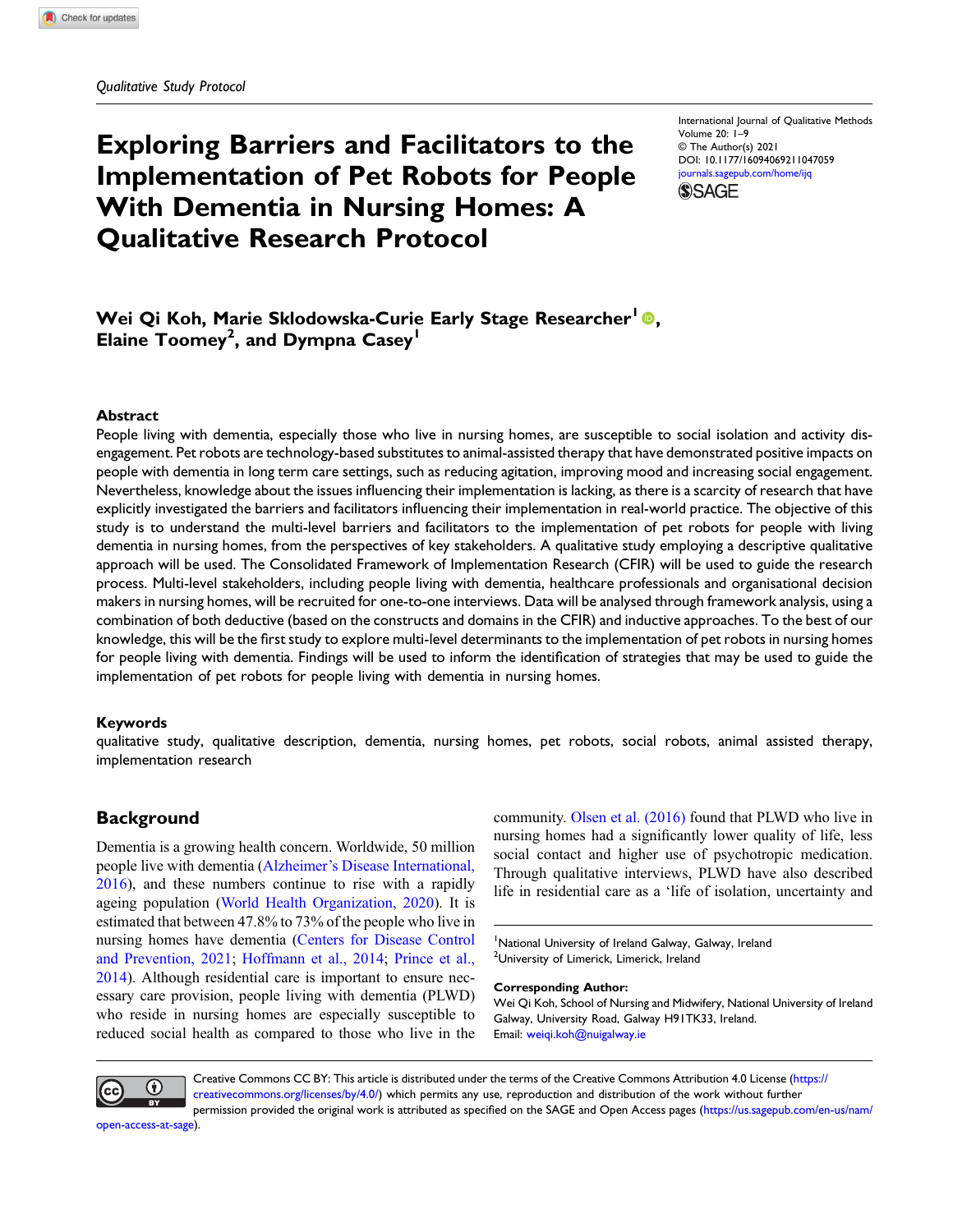fear'[\(Clare et al., 2008\)](#page-6-3), and reported a lack of social contact and engagement in pleasurable activities ([Cahill & Diaz-](#page-6-4)[Ponce, 2011\)](#page-6-4). Social interactions and participation in activities are therefore considered to be important in enhancing the quality of life of PLWD in residential care facilities ([Moyle](#page-7-2) [et al., 2015;](#page-7-2) [Moyle et al., 2011\)](#page-7-3).

In the last three decades, there has been growing interest in the use of pet therapy or animal-assisted therapy to benefit the psychosocial health of PLWD who live in nursing homes [\(Bernabei et al., 2013](#page-6-5); [Virues-Ortega et al., 2012\)](#page-8-1). Such interventions have shown benefits for people with dementia by providing companionship to reduce loneliness, improving engagement and eliciting relaxation [\(Banks & Banks, 2002](#page-6-6); [Le](#page-7-4) [Roux & Kemp, 2009](#page-7-4)). Nevertheless, the use of live animals have raised concerns about adverse effects such as transmission of zoonotic diseases and compromised animal welfare ([Lai](#page-7-5) [et al., 2019\)](#page-7-5). Pet robots are considered to be viable technologybased substitutes to animal-assisted therapy. The research and use of pet robots in dementia care began about two decades ago. A prominent example includes PARO, a robotic baby harp seal. PARO was developed in Japan and has been in use since 2003 with older people and PLWD [\(Paro Robots, 2014](#page-7-6)). To date, it remains the most researched pet robot. Since then, several other pet robots, such as the NeCoRO cat, JustoCat, CuDDler (robotic bear) and AIBO (robotic dog), have been developed and tested. Correspondingly, numerous studies have been conducted to evaluate the effectiveness of pet robots for PLWD. In a recent mixed method systematic review, [Abbott et al. \(2019\)](#page-6-7) synthesised evidence from 27 articles based on 19 studies, to evaluate the impact of pet robots on residents in care homes. Over half of the included studies investigated pet robot use specifically for PLWD. Based on the quantitative synthesis, although the use of pet robots led to reduced agitation, the effects were not statistically significant. Nevertheless, the qualitative findings showed that pet robots stimulated engagement amongst nursing home residents, provided opportunities for social interactions, and improved overall mood, and quality of life. In another systematic review of 13 articles from 11 randomised controlled trials, researchers found that the use of social robots, including the pet robot PARO, led to reduced agitation, anxiety, loneliness and medication use among older people including PLWD who live in long term care settings [\(Pu](#page-7-7) [et al., 2018\)](#page-7-7). These effects did not reach statistical significance, which could be attributed to the marked heterogeneity of the interventions and small sample sizes.

Despite the need for more definitive evidence, pet robots have continued to demonstrate promise in improving the psychosocial health of PLWD. This could explain why they are still being used in dementia care in several countries [\(Shibata, 2012](#page-8-2)). However, the overall implementation and uptake of technological innovations in dementia care has remained slow or unequal [\(Meiland et al., 2017;](#page-7-8) [Vernooij-Dassen & Moniz-Cook, 2014](#page-8-3)). Implementation can be defined as a 'constellation of processes intended to get an intervention into use within an organisation' ([Nilsen & Bernhardsson,](#page-7-9) [2019\)](#page-7-9). A recent scoping review was conducted to broadly examine

the literature on factors affecting the implementation of social robots including pet robots, for older adults and PLWD [\(Koh et al.,](#page-7-10) [2021](#page-7-10)). The authors found that much of the research have been largely focused on studying the internal validity of pet robots (i.e., effectiveness), and there has been significantly less research emphasis on their external validity, such as contextual factors (e.g., organisational climate) that can influence their implementation in real-world practice [\(Koh et al., 2021\)](#page-7-10). There has also been a scarcity of studies which explored the perceptions of multi-level key stakeholders, such as healthcare professionals and organisational decision makers [\(Koh et al., 2021](#page-7-10)), who hold important roles in influencing the implementation of pet robots in care settings. A thorough understanding of their perspectives is pivotal to bridge the knowledge gap between research and clinical practice. Hence, the purpose of this study is to gather rich descriptions about how different stakeholders perceive factors influencing the implementation of pet robots in nursing homes in real-world practice.

#### Theoretical Framework

The use of an implementation framework has been recommended to guide the broad exploration of determinants that can affect implementation. The Consolidated Framework for Implementation Research (CFIR) is a determinant framework that was derived from synthesising 19 different theories on dissemination, innovation, organisational change, implementation, knowledge translation and research uptake ([Damschroder et al., 2009\)](#page-6-8). There are 39 constructs within the CFIR domains that are grouped under five key domains:

- 1. Characteristics of the intervention
- 2. Outer setting, which refers to influences that are external to the implementing organisation (e.g., political context in which the organisation resides)
- 3. Inner setting, which refers to the features of the implementing organisation
- 4. Characteristics of individuals involved in the implementation (e.g., healthcare professionals, organisational decision makers, and PLWD)
- 5. Implementation process, which refers to the plans and strategies that are used to put an intervention into practice

The CFIR represents a comprehensive approach to understand factors influencing the implementation of interventions [\(Damschroder et al., 2009](#page-6-8)). Its breadth compels researchers to broadly explore the phenomena in a holistic manner. As such, it is a suitable framework for this study, and it will be used to guide the conceptualisation, data collection and data analysis process.

## **Objectives**

This objective of this study is to explore the multi-level barriers and facilitators influencing implementation of pet robots in nursing homes for PLWD, from the perspectives of key stakeholders.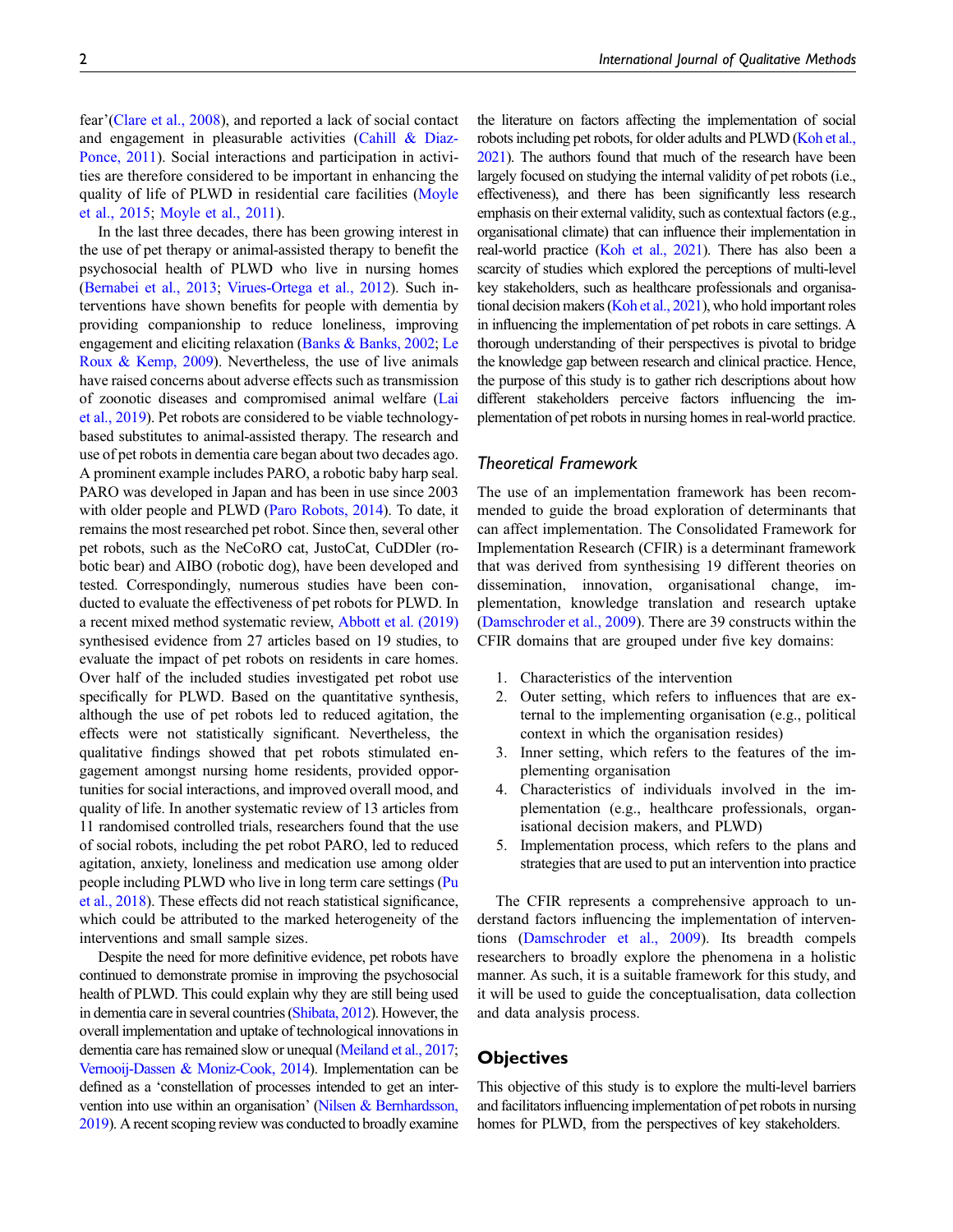## Methodology

Qualitative description (QD), as described by [Sandelowski](#page-7-11) [\(2000,](#page-7-11) 2010) is chosen as the most suitable qualitative approach, as the principles that underpin this approach is well aligned with the purpose of this research. From a philosophical stance, QD has been aligned with a pragmatic paradigm [\(Neergaard et al., 2009](#page-7-12)), as researchers make decisions about the conduct of the research based on its objectives ([Ormston](#page-7-13) [et al., 2014](#page-7-13)) to contribute to change in real-world practice [\(Chafe, 2017\)](#page-6-9). In this approach, the researcher strives to stay close to the 'surface of the data and events' [\(Sandelowski,](#page-7-11) [2000,](#page-7-11) p. 336), gather rich descriptions of the views of participants and describe the phenomena from the viewpoints of participants. This approach also allows for flexibility in commitment towards the use of framework or theory [\(Sandelowski, 2010\)](#page-8-4). As such, it allows for the CFIR to be used as a framework to guide the conceptualisation, conduct and reporting of this study using terminology that is consistent with literature ([Colquhoun et al., 2014\)](#page-6-10).

#### Sampling and Recruitment

#### Sample

Three groups of key stakeholders, including healthcare professionals, organisational decision makers and PLWD, will be included in this study.

Healthcare professionals. Healthcare professionals, including nurses, care assistants and allied health professionals (such as occupational therapists, physiotherapists and therapy assistants), are involved in providing direct care for PLWD. Hence, they can offer perspectives of barriers and facilitators related to direct care provision. Healthcare professionals who meet the following criteria will be included:

- 1. Provide direct care provision for PLWD in nursing homes
- 2. Can speak and understand English

Organisational decision makers in nursing homes. Organisational decision makers, such as team leaders, managers and directors, may be considered as indirect care providers who provide care services that do not require interaction between provider and the PLWD. It is necessary to involve this group of key stakeholders, as they can offer perspectives on barriers and facilitators manifesting from a managerial point of view. Organisational decision makers who meet the following criteria will be included:

- 1. Has experience as a manager or leader in a nursing home, or has managed or led a team of care workers or organisational processes within facility
- 2. Can speak and understand English

People living with dementia. Since PLWD are the end users of pet robots, it is important to include this group of participants as key stakeholders. Ideally, PLWD should be recruited from nursing homes to gather context specific information in relation to the research objective. However, due to COVID-19, and restrictions to physical access to nursing homes, it is not possible to physically access this group of participants since they are considered to be one of the most vulnerable populations with higher risks of morbidities and mortalities ([Banerjee, 2020](#page-6-11)). As PLWD who live in nursing homes usually have more advanced dementia than communitydwelling PwD ([Helvik et al., 2015\)](#page-6-12), face-to-face interviews are especially important to maintain a physical presence and for rapport building [\(Digby et al., 2016\)](#page-6-13). These principles are more difficult to uphold during online interviews. As such, conducting online interviews with PLWD from nursing homes may not be feasible. Hence, community-dwelling PLWD will be recruited for this study instead. Although this group of participants may not be able to provide context specific (i.e., nursing home) information, their experience-based perspective (lived experience of dementia) will still be invaluable in contributing to the understanding of the phenomena of interest. The inclusion criteria are as follows:

- 1. 65 years old and above
- 2. Can speak and understand English
- 3. Have a formal diagnosis of dementia
- 4. Not residing in an institutional facility (such as a nursing home)
- 5. Has the capacity to consent independently, or has a legal appointed decision maker to assist with the decision making process for consent, as outlined in the Assisted Decision Capacity Act 2015 ([Ireland, 2021](#page-7-14))

#### Recruitment Strategy

Nursing homes. Nursing homes will be used as a platform to recruit healthcare professionals and organisational decision makers. An overview of the recruitment process from nursing home can be found in [Figure 1.](#page-3-0) According to the Health Service Executive, there are 578 nursing homes in Ireland, of which 44 are located in Galway ([Health Service Executive,](#page-6-14) [2017](#page-6-14)). At least 33 of these nursing homes provide care for residents with dementia. The researcher will contact the nursing homes individually to explain about the study. Nursing homes that confirm that they have residents with dementia, and/or have a dementia-specific care unit, will be invited to participate as study sites. Permission will be sought from the Director of nursing or manager of the nursing home to identify and contact care staff who are involved in direct and indirect care provision for residents with dementia. With permission, the researcher will arrange for an online meeting or telephone call with each individual, based on their preference, to explain about this research and invite them to participate in this study.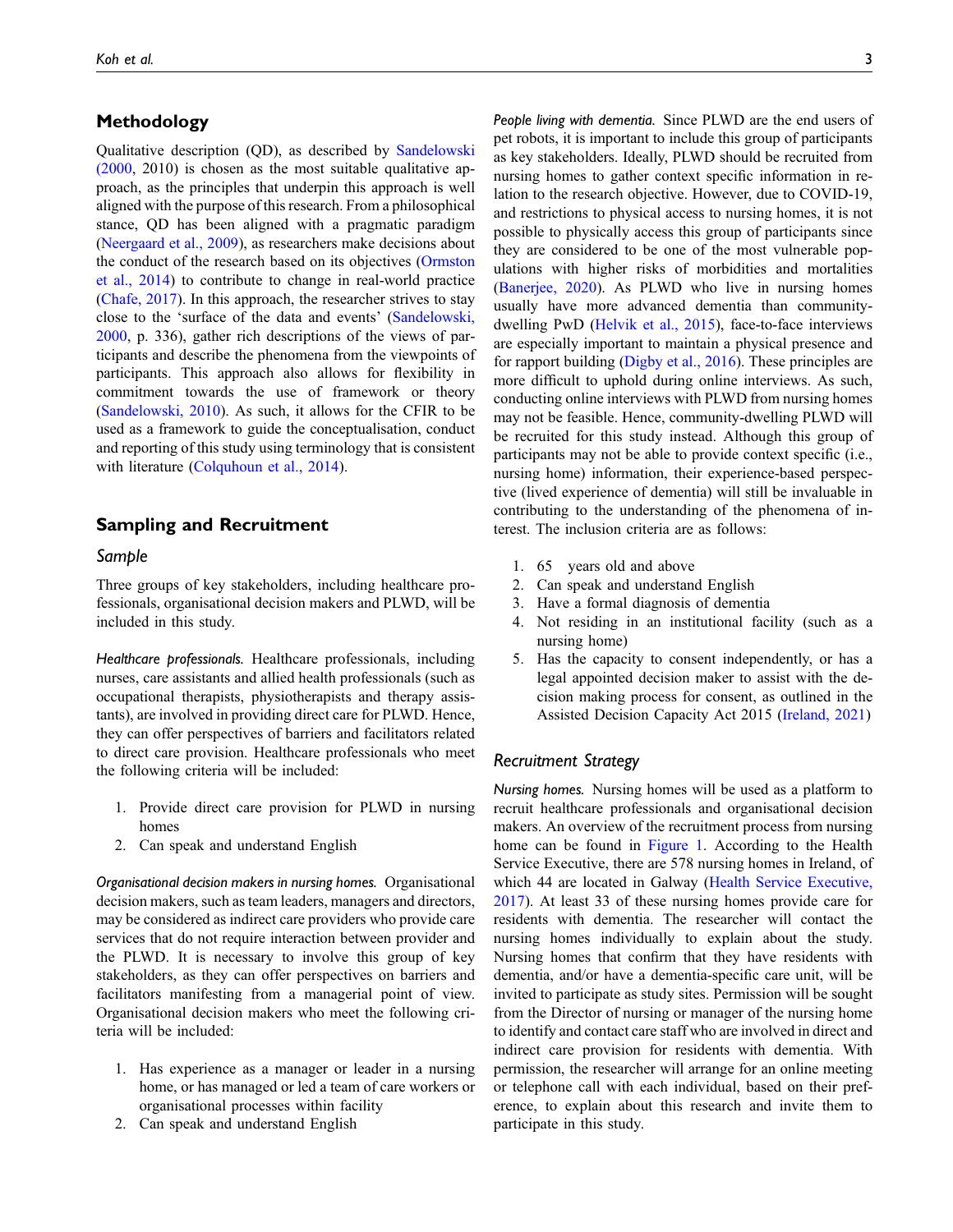

<span id="page-3-0"></span>Figure 1. Recruiting care professionals and organisational leaders from nursing homes.

Services for PLWD. The researcher will recruit PLWD primarily through TeamUp for Dementia Research (TUDR), a service that connects PLWD who are interested in participating in dementia research to researchers [\(The Alzheimer Society of Ireland,](#page-8-5) [2021b\)](#page-8-5). The process of recruitment will follow procedures outlined by TUDR. The researcher will also recruit PLWD from Dementia cafes, if an insufficient number of participants can be recruited via TUDR. Dementia cafes are a community resource for people with dementia and their caregivers, and provide them with opportunities to meet others who live with dementia [\(Dementia Pathways, 2021](#page-6-15)). An overview of the recruitment process from Dementia cafes can be found in [Figure 2](#page-3-1). Since the start of the COVID-19 pandemic, cafes have been conducted virtually. To recruit PLWD from the cafes, researcher will first contact representatives from individual Dementia Café to explain about this study, and ask for permission to participate in the virtual meet up sessions to share about this research and invite them to participate in the study.

## Sampling Strategy

Purposive sampling, based on the inclusion criteria as outlined in the sections above, will be employed. Those who meet the inclusion criteria will be invited to participate in the study. Snowball sampling will also be used as a secondary sampling technique. Participants will be asked if they have any colleagues or friends who would be eligible and interested to take part in this study. If so, they can contact the researcher to discuss participation. This will enable data to be collected



<span id="page-3-1"></span>Figure 2. Recruiting people live with dementia from dementia cafes.

from participants in similar settings or have similar roles ([Merriam & Tisdell, 2015](#page-7-15); [Palinkas et al., 2015\)](#page-7-16).

#### Patient and Public Involvement

According to the [National Institute for Health and Care](#page-7-17) [Institute \(2021\)](#page-7-17), patient and public involvement (PPI) encompasses carrying out research with patients and members of the public, rather than conducting research to or for them. The researcher has received input from the European Working Group of People with Dementia (EWGPWD) on conducting interviews with PLWD. The researcher has also involved a member from the Dementia Research Advisory Team ([The](#page-8-6) [Alzheimer Society of Ireland, 2021a\)](#page-8-6) as an advisor to this research, to understand how to best inform and communicate with participants with dementia in an understandable and accessible manner. This will enhance recruitment ([Hassan](#page-6-16) [et al., 2017](#page-6-16)) and improve the quality of experience for participants with dementia. The research advisor will also be involved in the interpretation of data collected from PLWD to enhance the validity of findings [\(Stevenson & Taylor, 2017\)](#page-8-7).

## Sample Size

It is difficult to determine a priori sample size required for a qualitative study. However, there is a practical imperative to provide an estimate before the study for review by the research ethics committee, and to predict resources that may be required. For this study, the initial sample will comprise of 30 participants (i.e., 10 healthcare professionals, 10 organisational decision makers and 10 PLWD).

The proposed sample size was determined using the numerical guideline and conceptual model approaches outlined by [Sim et al. \(2018](#page-8-8)). The numerical approach to sample size determination refers to sample size suggestions based on guidelines based on previous empirical studies. Previous authors who adopted a similar theory-based approach recommended an initial sample size of 10 participants [\(Francis](#page-6-17)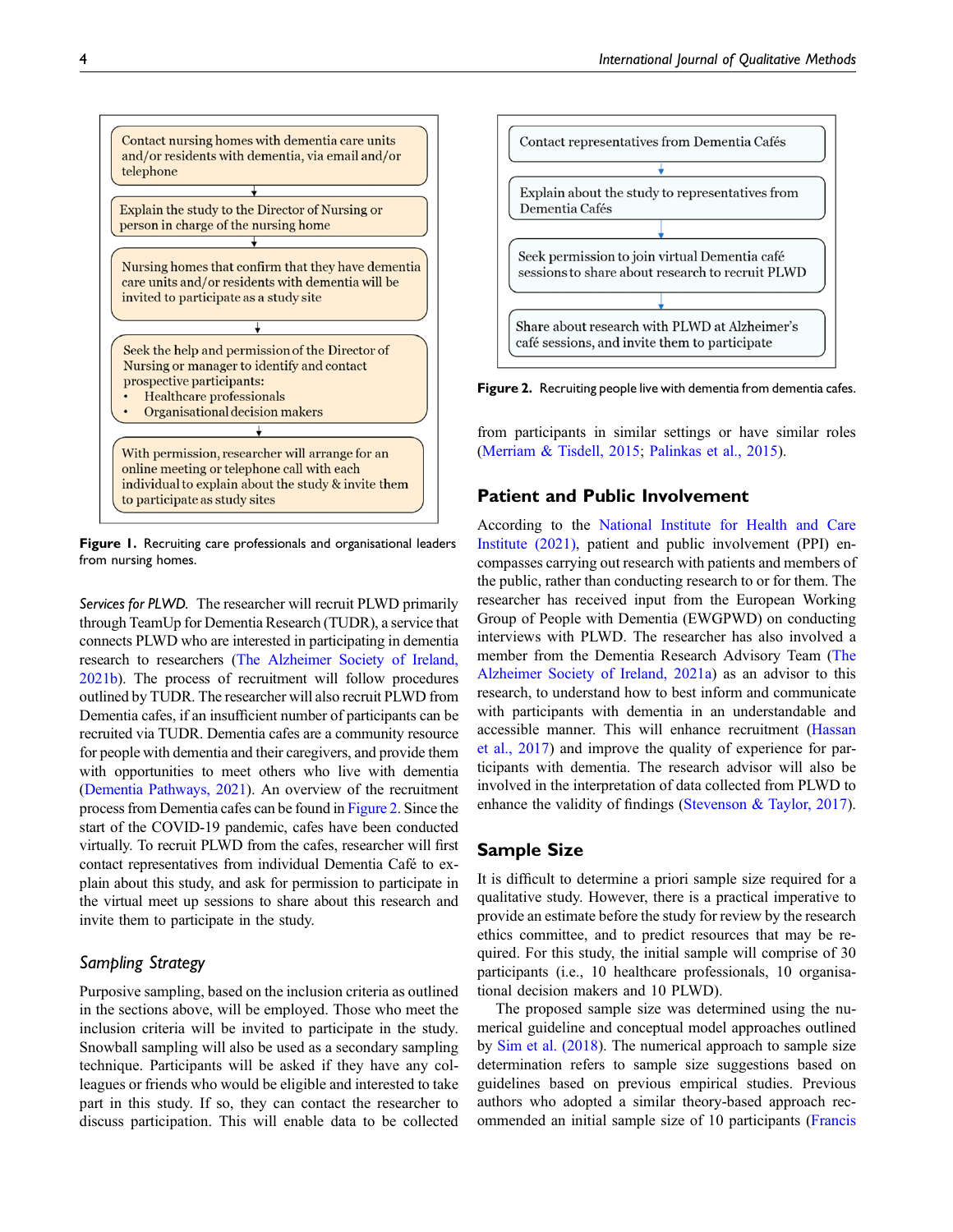[et al., 2010\)](#page-6-17). Next, the conceptual approach provides suggestions on estimating sample size requirements based on its informational power, which can be influenced by the specificity of the research objective, use of a theoretical framework, specificity of the sample, and quality of the interview dialogue [\(Malterud et al., 2016](#page-7-18)). With reference to these considerations —this study has a specific objective, and will be guided by the CFIR. However, since participants include different groups of stakeholders, the sample may not be considered to be specific. In relation to the quality of dialogue—although the researcher is an experienced occupational therapist who has worked closely with people with dementia and multidisciplinary team members, and has conducted therapeutic interviews with PLWD—therapeutic interviewing differs from qualitative interviewing ([Patton, 2015\)](#page-7-19). As a researcher in training, it may take her some time to familiarise and build rapport with participants and to build interview skills [\(Malterud et al.,](#page-7-18) [2016\)](#page-7-18). Overall, based on considerations from both approaches, the proposed initial sample size is thought to be appropriate. Nevertheless, this decision will be an iterative process, subjected to change based on informational power from the data being collected and analysed ([Glenton et al.,](#page-6-18) [2018;](#page-6-18) [Malterud et al., 2016\)](#page-7-18).

## Data Collection

Data collection is expected to start in August 2021 and expected to be completed within a 5-month period, by December 2021. Due to social distancing and health regulations from COVID-19, data collection will take place virtually. Individual semi-structured interviews with be conducted with each participant via Zoom, or via the telephone. Zoom is a teleconferencing platform that allows both the researcher and participants to observe each other's facial expressions and nonverbal gestures during an interview [\(Saarij](#page-7-20)ä[rvi & Bratt,](#page-7-20) [2021\)](#page-7-20). As compared to other teleconferences such as Skype, Zoom has been described to be more intuitive and as a highly suitable platform for conducting online interviews ([Archibald](#page-6-19) [et al., 2019](#page-6-19); [Gray et al., 2020](#page-6-20)). However, this method requires both the researcher and participants to have a stable internet connection, camera and microphone (Saarijärvi & Bratt, [2021\)](#page-7-20). In addition, not everyone may feel comfortable with using teleconferencing platforms. As such, the researcher will also offer participants the option to participate in the interview via telephone [\(Cachia & Millward, 2011;](#page-6-21) [Drabble et al., 2016\)](#page-6-22). Interviews with PLWD will last for 30–45 minutes, and interviews with nursing home staff will last for 45–60 minutes. Depending on public health guidelines during the data collection period, participants may be offered an option to participate in physical interviews if preferred.

Prior to the start of an interview, participants will be introduced to pet robots through a short video that shows the functions of some pet robots. After that, they will be asked to complete a demographics form and participate in a semistructured interview. The interview guides were developed

based on the CFIR domains (https://cfi[rguide.org/constructs/](https://cfirguide.org/constructs/)). The interview guides will be piloted prior to data collection. All interviews will be audio recorded. Field notes will be taken during and after each interview to note down observations that cannot be captured via audio recordings, such as participants' gestures or facial expressions [\(Phillippi & Lauderdale, 2018](#page-7-21)). The researcher will also maintain a reflexive journal to reflect on the overall data collection process ([Probst, 2015\)](#page-7-22).

## Data Analysis

The process of data collection and analysis will occur concurrently. A qualitative data analysis software, NVivo 12, will be used for data management. Data will be analysed using the framework method ([Gale et al., 2013](#page-6-23); [Ritchie & Spencer,](#page-7-23) [1994](#page-7-23)). This method follows a systematic and clearly defined process that can be replicated, thereby providing transparency ([Gale et al., 2013](#page-6-23)). After each interview, data will be transcribed. The researcher will first immerse and familiarise herself with the data. The next step is the identification of an analytical framework, which involves the development of codes and categories. A combination of deductive and inductive approaches will be used. The constructs and domains listed in the CFIR will be used as a priori codes and categories for an analytical framework. Any barriers or facilitators that do not align with the a priori codes will be assigned with open codes for inductive analysis, to ensure that all data are con-sidered ([Ward et al., 2013](#page-8-9)). After coding the first few transcripts, codes will be grouped into categories to form a working analytical framework. After that, this analytical framework will be applied to subsequent transcripts [\(Gale](#page-6-23) [et al., 2013](#page-6-23)). Next, data from each manuscript will be summarised by category and charted into the framework matrix to allow for constant comparison through a review of data across the matrix [\(Gale et al., 2013\)](#page-6-23). Finally, the last step will be 'mapping and interpretation', where data will be interpreted by identifying characteristics and differences between data to explain barriers and facilitators affecting the implementation of pet robots for PLWD in nursing homes [\(Gale et al., 2013](#page-6-23)).

## Ethical Considerations

This study has been approved by the Research Ethics Committee in the National University of Ireland Galway (Ref no.: 2020.10.014). The study will be conducted in full compliance with the approved protocol. It is not anticipated that participants involved in this study will be at any risk of harm. Special considerations will be made for PLWD to safeguard their interests. The process of consent seeking will follow guidance as outlined by the position paper by Alzheimer's Society Ireland (2021) on the Assisted Decision Making (Capacity) Act 2015. An ethical protocol will be followed to ensure that additional safeguards will be in place to guide the management of distress during data collection. If participants demonstrate or report of any form of distress, the session will be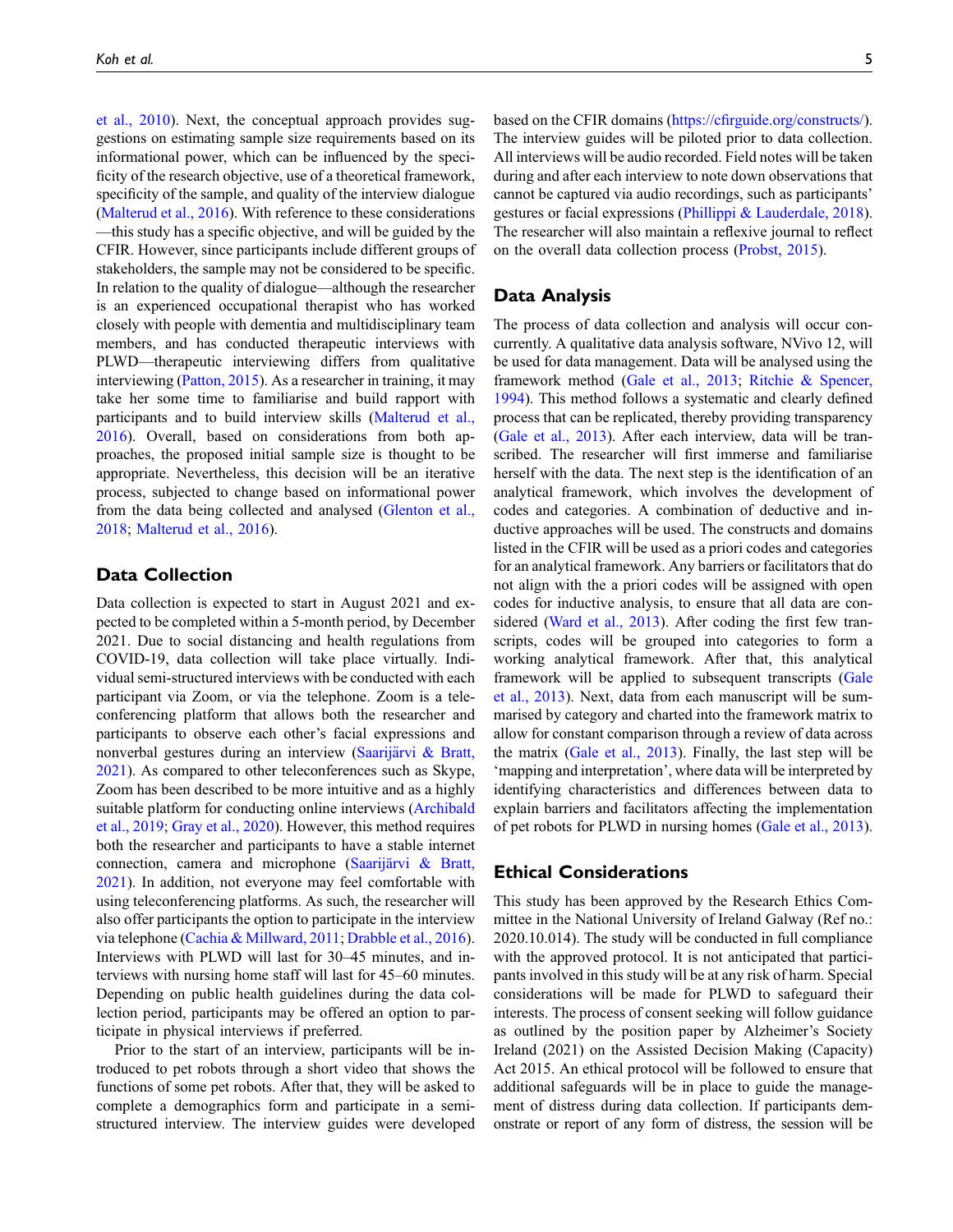terminated. The session will be deferred to another date and time in agreement with the participant. If he/she would like to withdraw from the study, data collection for the participation will be terminated. All participants have the right to opt out of the study at any stage without any prejudice or consequence. During interviews, participants may disclose information (e.g., issues that pose a serious risk or danger to the participant) that may be unethical for the researcher to keep confidential. Hence, at the outset of the study, they will be informed that there are limits to the researcher's ability to keep the information confidential. When the researcher is informed about a clear risk/danger to the PLWD, the researcher will be obliged to disclose this information to their caregivers and/or the Research Ethics Committee.

#### Confidentiality and Data Storage

To maintain research data confidentiality, all participants will be assigned with a study code number to ensure the anonymity of participants during data analysis and for publication of the research at the end of the study. This will ensure that the data that are collected cannot be linked to an individual's identifier (personal information). In addition, for the publication of the study—findings will be presented in a global manner using the study code number to ensure that individuals cannot be identified. All research data will be stored within the research office at the National University of Ireland. All softcopy and hard copy data, including audio recordings, will be stored securely with access for a maximum of 7 years. This is in line with the requirements for research data storage by the National University of Ireland Galway. Only the researcher will be able to access the information. These steps will minimise the risk to participants from the breach of confidentiality.

## Rigor

Rigor as outlined below will be maintained to ensure and to clearly demonstrate the credibility, transferability, depend-ability and confirmability of this research [\(Lincoln & Guba,](#page-7-24) [1985](#page-7-24)). A clear research method and participant selection criteria, such as delineating sample size considerations, interview procedure and interview guides before commencing the study, will ensure transparency and minimise the researcher's subjective biases. The use of an interview guide and prompting questions can reduce the potential for interview bias [\(Salazar, 1990\)](#page-7-25). To ensure confirmability, a clear research record will be kept as a transparent trail to document decisions [\(Maher et al., 2018;](#page-7-26) [Noble & Smith, 2015](#page-7-27)). Use of the NVivo 12 software to support data analysis will further support the confirmability and dependability of this study, since it can store raw data and keep a record of the analysis process to enable an audit of the research trail when required (Bonello  $\&$ [Meehan, 2019](#page-6-24)). Finally, the Standards for Reporting Qualitative Research (SRQR) checklist ([Supplemental Online](https://journals.sagepub.com/doi/suppl/10.1177/16094069211047059) [Appendix 1](https://journals.sagepub.com/doi/suppl/10.1177/16094069211047059)) will be used to guide the reporting of the study findings (O'[Brien et al., 2014](#page-7-28)).

### **Discussion**

This study is preceded by a scoping review, which demonstrated that existing knowledge about multi-level stakeholders' perspectives on about the barriers and facilitators affecting the implementation of pet robots are scarce. To the best of our knowledge, this is will be the first study to thoroughly and explicitly explore multi-level barriers and facilitators that can affect the implementation of pet robots for PwD in nursing homes. This understanding is a necessary first step to understand how research on pet robots can be translated into practice, as findings will be used to inform the identification of strategies that may be used to guide their implementation. This study is a part of a larger project to develop recommendations for the implementation of pet robots for PwD in nursing homes. Findings will be submitted for publication in an open-access, peer-reviewed journal. We also expect to share our findings with other healthcare professionals, researchers and members of the public via national and international scientific conferences and newsletters.

#### Acknowledgments

We would like to thank the European Working Group of People with Dementia for taking the time to provide advice on conducting interviews with PLWD. We are also grateful to Mr Kevin Quaid and Dr. Laura O'Philbin from the Dementia Advisory Research Team, for providing advice and support in relation to patient and public involvement and participant recruitment.

#### Declaration of Conflicting Interests

The author(s) declared no potential conflicts of interest with respect to the research, authorship, and/or publication of this article.

#### Funding

The author(s) disclosed receipt of the following financial support for the research, authorship, and/or publication of this article: The research presented in this paper was carried out as part of the Marie Curie Innovative Training Network (ITN) action, H2020-MSCA-ITN-2018, under grant agreement number 813196.

#### Research Ethics Approval

This study has been approved by the Research Ethics Committee in the National University of Ireland Galway (Ref no.: 2020.10.014).

#### ORCID iD

Wei Qi Koh **b** <https://orcid.org/0000-0001-8196-1628>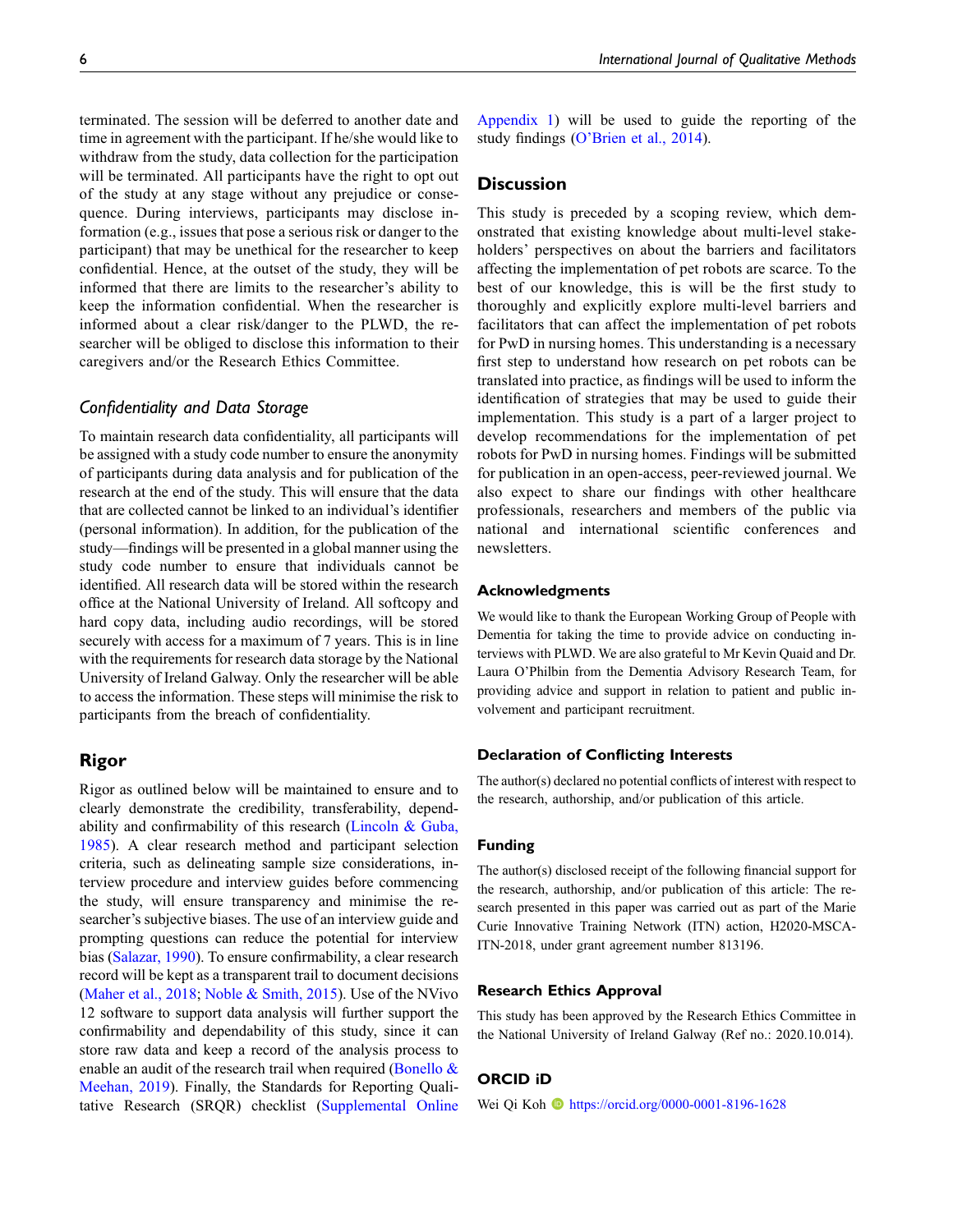#### Supplemental Material

Supplemental Material for the article is available online.

#### References

- <span id="page-6-7"></span>Abbott, R., Orr, N., McGill, P., Whear, R., Bethel, A., Garside, R., Stein, K., & Thompson-Coon, J. (2019). How do "robopets" impact the health and well-being of residents in care homes? A systematic review of qualitative and quantitative evidence. International Journal of Older People Nursing, 14(3), e12239.
- <span id="page-6-0"></span>Alzheimer's Disease International. (2016). World Alzheimer report 2016: Improving healthcare for people living with dementia. Retrieved from London [https://www.alz.co.uk/](https://www.alz.co.uk/research/WorldAlzheimerReport2016.pdf) [research/WorldAlzheimerReport2016.pdf](https://www.alz.co.uk/research/WorldAlzheimerReport2016.pdf).
- <span id="page-6-19"></span>Archibald, M. M., Ambagtsheer, R. C., Casey, M. G., & Lawless, M. (2019). Using zoom videoconferencing for qualitative data collection: Perceptions and experiences of researchers and participants. International Journal of Qualitative Methods, 18, 1609406919874596.
- <span id="page-6-11"></span>Banerjee, D. (2020). The impact of Covid-19 pandemic on elderly mental health. International Journal of Geriatric Psychiatry, 35(12), 1466-1467.
- <span id="page-6-6"></span>Banks, M. R., & Banks, W. A. (2002). The effects of animal-assisted therapy on loneliness in an elderly population in long-term care facilities. The Journals of Gerontology Series A: Biological Sciences and Medical Sciences, 57(7), M428-M432. [https://doi.](https://doi.org/10.1093/gerona/57.7.m428) [org/10.1093/gerona/57.7.m428](https://doi.org/10.1093/gerona/57.7.m428).
- <span id="page-6-5"></span>Bernabei, V., De Ronchi, D., La Ferla, T., Moretti, F., Tonelli, L., Ferrari, B., Forlani, M., & Atti, A. R. (2013). Animal-assisted interventions for elderly patients affected by dementia or psychiatric disorders: A review. Journal of Psychiatric Research, 47(6), 762-773.
- <span id="page-6-24"></span>Bonello, M., & Meehan, B. (2019). Transparency and coherence in a doctoral study case analysis: Reflecting on the use of NVivo within a 'framework'approach. The Qualitative Report, 24(3), 483-498.
- <span id="page-6-21"></span>Cachia, M., & Millward, L. (2011). The telephone medium and semistructured interviews: A complementary fit. Qualitative Research in Organizations Management: An International Journal, 6(3), 265-277.
- <span id="page-6-4"></span>Cahill, S., & Diaz-Ponce, A. M. (2011). 'I hate having nobody here. I'd like to know where they all are': Can qualitative research detect differences in quality of life among nursing home residents with different levels of cognitive impairment? Aging and Mental Health, 15(5), 562-572.
- <span id="page-6-1"></span>Centers for Disease Control and Prevention. (2021, 1 March 2021). National center for health statistics: Alzheimer disease. Retrieved from <https://www.cdc.gov/nchs/fastats/alzheimers.htm>.
- <span id="page-6-9"></span>Chafe, R. (2017). The value of qualitative description in health services and policy research. Healthcare Policy = Politiques de Santé, 12(3), 12-18.
- <span id="page-6-3"></span>Clare, L., Rowlands, J., Bruce, E., Surr, C., & Downs, M. (2008). The experience of living with dementia in residential care: An interpretative phenomenological analysis. The Gerontologist, 48(6), 711-720.
- <span id="page-6-10"></span>Colquhoun, H., Leeman, J., Michie, S., Lokker, C., Bragge, P., Hempel, S., McKibbon, K. A., Peters, G. J., Stevens, K. R., Wilson, M. G., & Grimshaw, J. (2014). Towards a common terminology: A simplified framework of interventions to promote and integrate evidence into health practices, systems, and policies. Implementation science, 9(1), 51-56.
- <span id="page-6-8"></span>Damschroder, L. J., Aron, D. C., Keith, R. E., Kirsh, S. R., Alexander, J. A., & Lowery, J. C. (2009). Fostering implementation of health services research findings into practice: A consolidated framework for advancing implementation science. Implementation Science, 4(1), 1-15.
- <span id="page-6-13"></span>Digby, R., Lee, S., & Williams, A. (2016). Interviewing people with dementia in hospital: Recommendations for researchers. Journal of Clinical Nursing, 25(7-8), 1156-1165.
- <span id="page-6-15"></span>Dementia Pathways (2021). Dementia cafes. Retrieved from [https://](https://dementiapathways.ie/services-and-support/dementia-cafes) [dementiapathways.ie/services-and-support/dementia-cafes](https://dementiapathways.ie/services-and-support/dementia-cafes).
- <span id="page-6-22"></span>Drabble, L., Trocki, K. F., Salcedo, B., Walker, P. C., & Korcha, R. A. (2016). Conducting qualitative interviews by telephone: Lessons learned from a study of alcohol use among sexual minority and heterosexual women. Qualitative Social Work, 15(1), 118-133.
- <span id="page-6-17"></span>Francis, J. J., Johnston, M., Robertson, C., Glidewell, L., Entwistle, V., Eccles, M. P., & Grimshaw, J. M. (2010). What is an adequate sample size? Operationalising data saturation for theorybased interview studies. Psychology & Health, 25(10), 1229-1245.
- <span id="page-6-23"></span>Gale, N. K., Heath, G., Cameron, E., Rashid, S., & Redwood, S. (2013). Using the framework method for the analysis of qualitative data in multi-disciplinary health research. BMC Medical Research Methodology, 13(1), 117-118.
- <span id="page-6-18"></span>Glenton, C., Carlsen, B., Lewin, S., Munthe-Kaas, H., Colvin, C. J., Tunçalp, O., Bohren, M. A., Noyes, J., Booth, A., Garside, R., ¨ Rashidian, A., Flottorp, S., & Wainwright, M. (2018). Applying GRADE-CERQual to qualitative evidence synthesis findings paper 5: How to assess adequacy of data. Implementation Science, 13(1), 14-50.
- <span id="page-6-20"></span>Gray, L. M., Wong-Wylie, G., Rempel, G. R., & Cook, K. (2020). Expanding qualitative research interviewing strategies: Zoom video communications. The Qualitative Report, 25(5), 1292-1301.
- <span id="page-6-16"></span>Hassan, L., Swarbrick, C., Sanders, C., Parker, A., Machin, M., Tully, M. P., & Ainsworth, J. (2017). Tea, talk and technology: Patient and public involvement to improve connected health 'wearables' research in dementia. Research Involvement and Engagement, 3(1), 12-17.
- <span id="page-6-14"></span>Health Service Executive. (2017). List of nursing homes in Ireland. Retrieved from [https://data.gov.ie/dataset/list-of-nursing-homes](https://data.gov.ie/dataset/list-of-nursing-homes-in-ireland)[in-ireland.](https://data.gov.ie/dataset/list-of-nursing-homes-in-ireland)
- <span id="page-6-12"></span>Helvik, A. S., Engedal, K., Benth, J. Š., & Selbæk, G.  $(2015)$ . Prevalence and severity of dementia in nursing home residents. Dementia and Geriatric Cognitive Disorders, 40(3-4), 166-177.
- <span id="page-6-2"></span>Hoffmann, F., Kaduszkiewicz, H., Glaeske, G., van den Bussche, H., & Koller, D. (2014). Prevalence of dementia in nursing home and community-dwelling older adults in Germany. Aging Clinical and Experimental Research, 26(5), 555-559. [https://](https://doi.org/10.1007/s40520-014-0210-6) [doi.org/10.1007/s40520-014-0210-6](https://doi.org/10.1007/s40520-014-0210-6).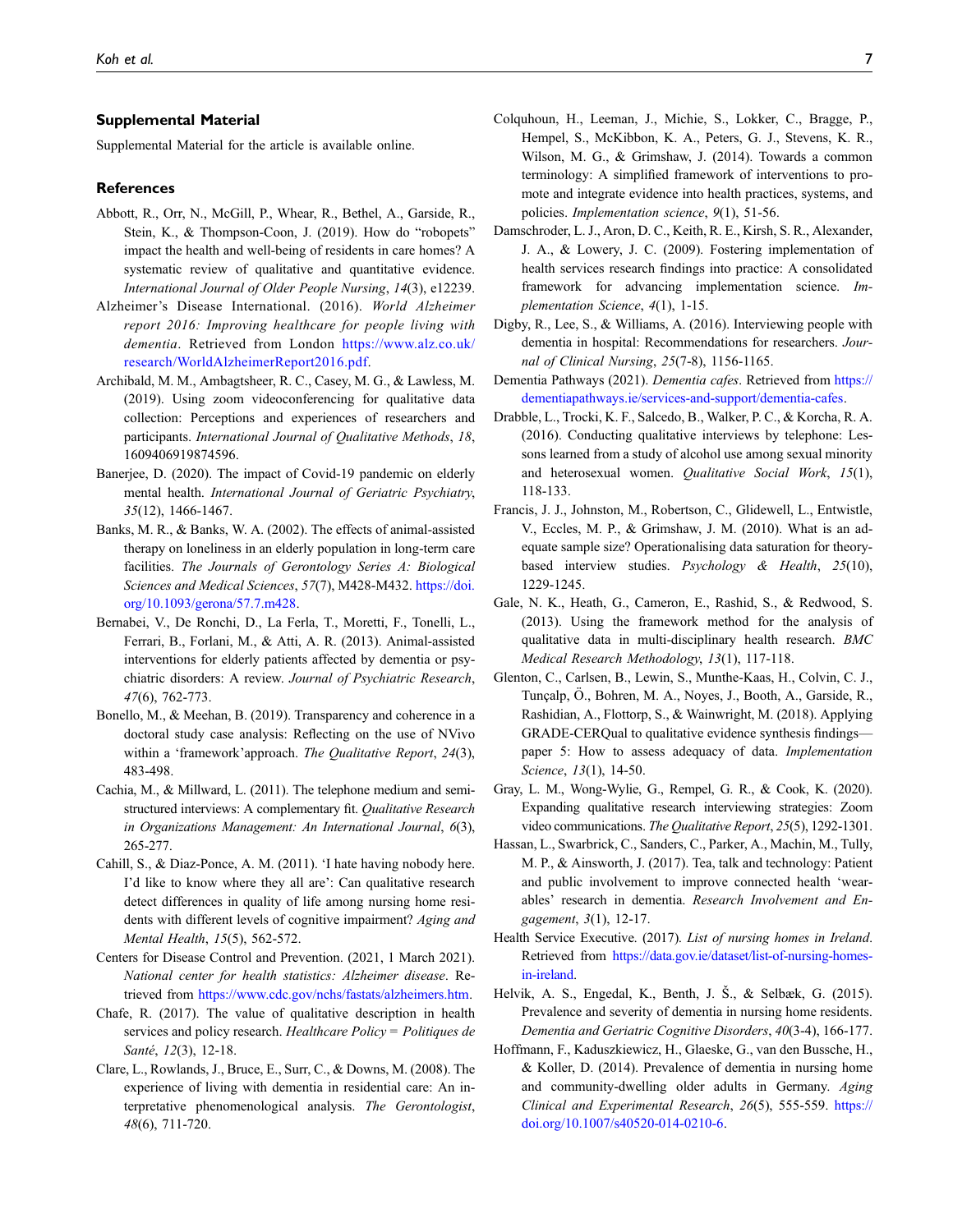- <span id="page-7-14"></span>Ireland, T. A. S. o. (2021). Assisted decision making (capacity) Act 2015. Retrieved from [https://alzheimer.ie/creating-change/policy](https://alzheimer.ie/creating-change/policy-on-dementia-in-ireland/legislation/)[on-dementia-in-ireland/legislation/.](https://alzheimer.ie/creating-change/policy-on-dementia-in-ireland/legislation/)
- <span id="page-7-10"></span>Koh, W. Q., Felding, S. A., Budak, K. B., Toomey, E., & Casey, D. (2021). Barriers and facilitators to the implementation of social robots for older adults and people with dementia: A scoping review. Bmc Geriatrics, 21(1), 351. [https://doi.org/10.1186/](https://doi.org/10.1186/s12877-021-02277-9) [s12877-021-02277-9.](https://doi.org/10.1186/s12877-021-02277-9)
- <span id="page-7-5"></span>Lai, N. M., Chang, S. M. W., Ng, S. S., Tan, S. L., Chaiyakunapruk, N., & Stanaway, F. (2019). Animal-assisted therapy for dementia. Cochrane Database of Systematic Reviews, 2019, CD013243.
- <span id="page-7-4"></span>Le Roux, M. C., & Kemp, R. (2009). Effect of a companion dog on depression and anxiety levels of elderly residents in a long-term care facility. Psychogeriatrics: The Official Journal of the Japanese Psychogeriatric Society, 9(1), 23-26.
- <span id="page-7-24"></span>Lincoln, Y. S., & Guba, E. G. (1985). Establishing trustworthiness. Naturalistic Inquiry, 289(331), 289-327.
- <span id="page-7-26"></span>Maher, C., Hadfield, M., Hutchings, M., & de Eyto, A. (2018). Ensuring rigor in qualitative data analysis: A design research approach to coding combining NVivo with traditional material methods. International Journal of Qualitative Methods, 17(1), 1609406918786362. <https://doi.org/10.1177/1609406918786362>.
- <span id="page-7-18"></span>Malterud, K., Siersma, V. D., & Guassora, A. D. (2016). Sample size in qualitative interview studies: Guided by information power. Qualitative Health Research, 26(13), 1753-1760.
- <span id="page-7-8"></span>Meiland, F., Innes, A., Mountain, G., Robinson, L., van der Roest, H., García-Casal, J. A., Gove, D., Thyrian, J. R., Evans, S., Dröes, R. M., Kelly, F., Kurz, A., Casey, D., Szczesniak, D., Dening, T., ´ Craven, M. P., Span, M., Felzmann, H., Tsolaki, M., & Franco-Martin, M. (2017). Technologies to support communitydwelling persons with dementia: A position paper on issues regarding development, usability, effectiveness and costeffectiveness, deployment, and ethics. JMIR Rehabilitation and Assistive Technologies, 4(1), e1.
- <span id="page-7-15"></span>Merriam, S. B., & Tisdell, E. J. (2015). Qualitative research: A guide to design and implementation. John Wiley & Sons.
- <span id="page-7-2"></span>Moyle, W., Fetherstonhaugh, D., Greben, M., & Beattie, E. (2015). Influencers on quality of life as reported by people living with dementia in long-term care: A descriptive exploratory approach. BMC Geriatrics, 15(1), 1-10.
- <span id="page-7-3"></span>Moyle, W., Venturto, L., Griffiths, S., Grimbeek, P., McAllister, M., Oxlade, D., & Murfield, J. (2011). Factors influencing quality of life for people with dementia: A qualitative perspective. Aging & Mental Health, 15(8), 970-977.
- <span id="page-7-17"></span>National Institute for Health and Care Institute. (2021). Patient and public involvement policy. Retrieved from [https://www.nice.org.](https://www.nice.org.uk/about/nice-communities/nice-and-the-public/public-involvement/public-involvement-programme/patient-public-involvement-policy) [uk/about/nice-communities/nice-and-the-public/public-involvement/](https://www.nice.org.uk/about/nice-communities/nice-and-the-public/public-involvement/public-involvement-programme/patient-public-involvement-policy) [public-involvement-programme/patient-public-involvement-policy.](https://www.nice.org.uk/about/nice-communities/nice-and-the-public/public-involvement/public-involvement-programme/patient-public-involvement-policy)
- <span id="page-7-12"></span>Neergaard, M. A., Olesen, F., Andersen, R. S., & Sondergaard, J. (2009). Qualitative description - the poor cousin of health research? BMC Medical Research Methodology, 9(1), 52. [https://](https://doi.org/10.1186/1471-2288-9-52) [doi.org/10.1186/1471-2288-9-52](https://doi.org/10.1186/1471-2288-9-52).
- <span id="page-7-9"></span>Nilsen, P., & Bernhardsson, S. (2019). Context matters in implementation science: A scoping review of determinant

frameworks that describe contextual determinants for implementation outcomes. BMC Health Services Research, 19(1), 189-221.

- <span id="page-7-27"></span>Noble, H., & Smith, J. (2015). Issues of validity and reliability in qualitative research. Evidence- Based Nursing, 18(2), 34-35.
- <span id="page-7-28"></span>O'Brien, B. C., Harris, I. B., Beckman, T. J., Reed, D. A., & Cook, D. A. (2014). Standards for reporting qualitative research: A synthesis of recommendations. Academic Medicine, 89(9), 1245-1251.
- <span id="page-7-1"></span>Olsen, C., Pedersen, I., Bergland, A., Enders-Slegers, M.-J., Jøranson, N., Calogiuri, G., & Ihlebæk, C. (2016). Differences in quality of life in home-dwelling persons and nursing home residents with dementia – a cross-sectional study. BMC Geriatrics, 16(1), 137. <https://doi.org/10.1186/s12877-016-0312-4>.
- <span id="page-7-13"></span>Ormston, R., Spencer, L., Barnard, M., Snape, D., & Ritchie, J. (2014). The foundations of qualitative research. In J. Ritchie, K. Lewis, N. McNaughton, & R. Ormston (Eds.), Qualitative research practice: A guide for social science students and researchers (pp. 1-25). Sage.
- <span id="page-7-16"></span>Palinkas, L. A., Horwitz, S. M., Green, C. A., Wisdom, J. P., Duan, N., & Hoagwood, K. (2015). Purposeful sampling for qualitative data collection and analysis in mixed method implementation research. Administration and Policy in Mental Health and Mental Health Services Research, 42(5), 533-544.
- <span id="page-7-6"></span>Paro Robots (2014). Paro therapeutic robot. Retrieved from [http://](http://www.parorobots.com/) [www.parorobots.com/.](http://www.parorobots.com/)
- <span id="page-7-19"></span>Patton, M. Q. (2015). Qualitative research & evaluation methods: Integrating theory and practice (4th edition). Sage publications.
- <span id="page-7-21"></span>Phillippi, J., & Lauderdale, J. (2018). A guide to field notes for qualitative research: Context and conversation. Qualitative Health Research, 28(3), 381-388.
- <span id="page-7-0"></span>Prince, M., Knapp, M., Guerchet, M., McCrone, P., Prina, M., Comas-Herrera, M., Wittenberg, M., Adelaja, R., Hu, K., King, B., Rehill, D., & Salimkumar, D. (2014). Dementia UK: Update. Retrieved from [https://kclpure.kcl.ac.uk/portal/](https://kclpure.kcl.ac.uk/portal/files/35828472/P326_AS_Dementia_Report_WEB2.pdf)files/35828472/ P326 AS Dementia Report WEB2.pdf.
- <span id="page-7-22"></span>Probst, B. (2015). The eye regards itself: Benefits and challenges of reflexivity in qualitative social work research. Social Work Research, 39(1), 37-48.
- <span id="page-7-7"></span>Pu, L., Moyle, W., Jones, C., & Todorovic, M. (2018). The effectiveness of social robots for older adults: A systematic review and meta-analysis of randomized controlled studies. The Gerontologist, 59(1), e37-e51. [https://doi.org/10.1093/geront/](https://doi.org/10.1093/geront/gny046%20%J%20The%20Gerontologist) [gny046](https://doi.org/10.1093/geront/gny046%20%J%20The%20Gerontologist).
- <span id="page-7-23"></span>Ritchie, J., & Spencer, L. (1994). Qualitative data analysis for applied policy research. In B. Bryman, & R. Burgess (Eds.), Analyzing qualitative data (pp. 173-194).
- <span id="page-7-20"></span>Saarijärvi, M., & Bratt, E.-L. (2021). When face-to-face interviews are not possible: Tips and tricks for video, telephone, online chat, and email interviews in qualitative research. European Journal of Cardiovascular Nursing, 20(4), 392-396.
- <span id="page-7-25"></span>Salazar, M. K. (1990). Interviewer bias: How it affects survey research. Workplace Health & Safety, 38(12), 567-572.
- <span id="page-7-11"></span>Sandelowski, M. (2000). Whatever happened to qualitative description? Research in Nursing & Health, 23(4), 334-340.